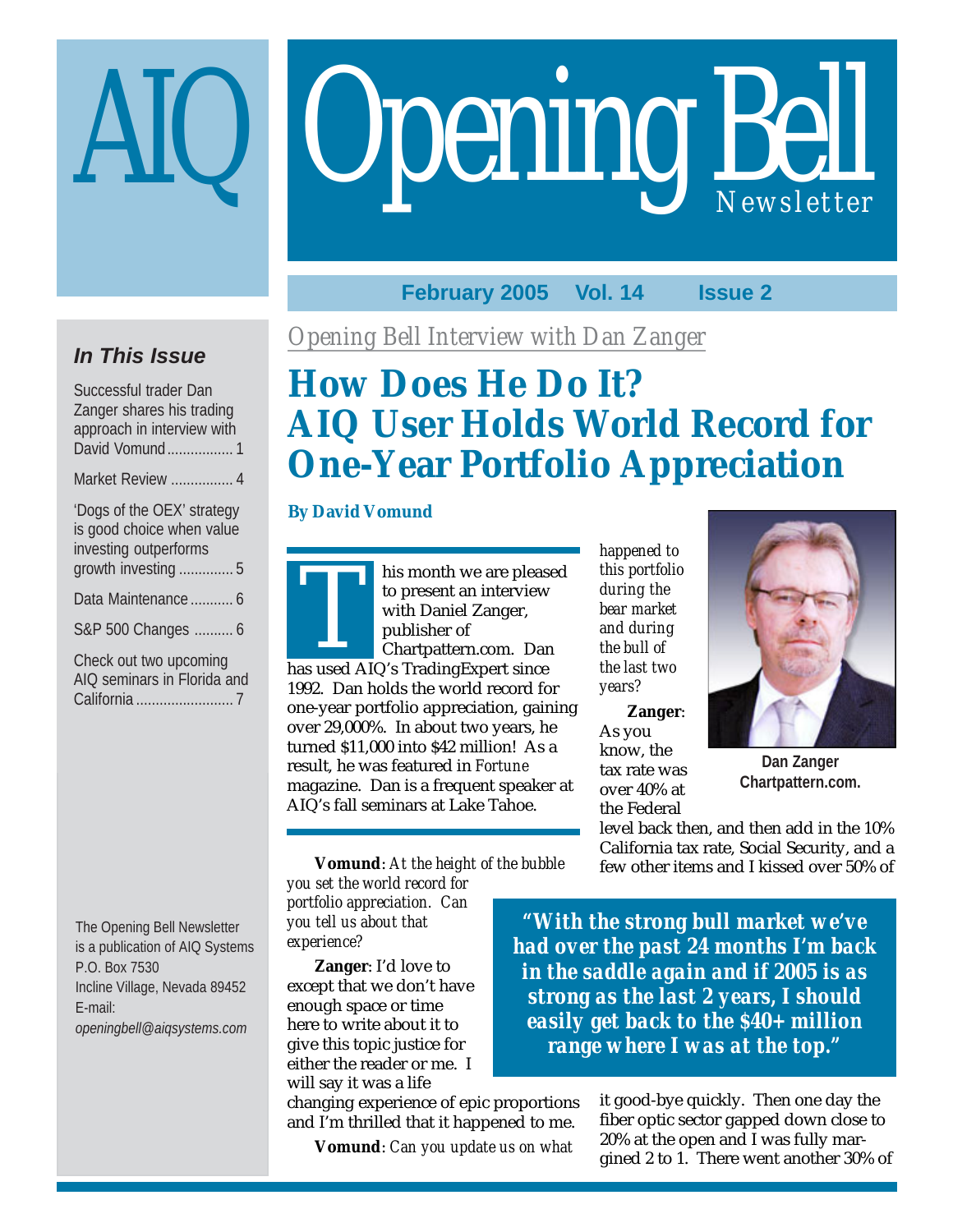retained just about 17% of what I<br>I what I had. I then whittled down the rest over the next two years as the market plunged 80% to where I had at the very top.

However, with the strong bull market we've had over the past 24 months I'm back in the saddle again and if 2005 is as strong as the last 2 years, I should easily get back to the \$40+ million range where I was at the top.

# **Vomund**: *Has your approach changed over the years?*

**Zanger**: I have not changed my trading style at all during bull markets such as the one that began in March 2003. What has changed is that I now understand what a major bear market is all about and the devastation that a once every 30 or 70-year bear market can bring. I can assure you that when the next big bear comes around I will be out on my yacht in the Mediterranean or the Caribbean and not trading the market at all. I will say that one must experience every trading situation and market condition to be able to fully take advantage of

# **AIQ Opening Bell Newsletter**

**David Vomund, Publisher G.R. Barbor, Editor P.O. Box 7530 Incline Village, NV 89452**

AIQ Opening Bell does not intend to make trading recommendations, nor do we publish, keep or claim any track records. It is designed as a serious tool to aid investors in their trading decisions through the use of AIQ software and an increased familiarity with technical indicators and trading strategies. AIQ reserves the right to use or edit submissions.

While the information in this newsletter is believed to be reliable, accuracy cannot be guaranteed. Past performance does not guarantee future results.

**© 1992-2005, AIQ Systems**

# Volume

September 2004 preceded a sharp price increase on heavy volume. current circumstances, and I'm now fit to take advantage of being out of the market when the next bear

**Vomund**: *You monitor lots of stocks each day. How do you determine the Tag List of the stocks you track most closely?*

comes around. **Vomund**:

*What are TradingExpert's most valuable features?*

**Zanger**: For years the Tag List has been the most important feature. This tool allows me to manually churn through 1300 or

more stocks every night in rapid fire succession. There is nothing better than to look at a ton of charts every night. This will hone your skills on identifying chart patterns faster than anything else out there today. In fact, I would say that if it weren't for this tool my learning curve would be years behind. There is no substituting this feature or the time necessary to learn pattern analysis. At least 15 hours a week is a minimum to learn this, plus it is important to follow the market most of the day.

*"I now understand what a major bear market is all about and the devastation that a once every 30 or 70-year bear market can bring. I can assure you that when the next big bear comes around I will be out on my yacht in the Mediterranean or the Caribbean and not trading the market at all."*

> **Zanger**: I'm looking for stocks that make big moves so when I see a stock up \$3 or more on heavy volume day in and day out, I add it to my Tag List. Most stocks that I load in die shortly after this initial move, but often reemerge for a second move up later and I want to be there when they do that. The only way to do that is to track all of them every day so that you are ready to grab them when they move.

**Vomund**: *Your analysis is almost*





**Figure 1.** Daily chart of B&H Ocean Carriers. The Bull Flag pattern that developed in early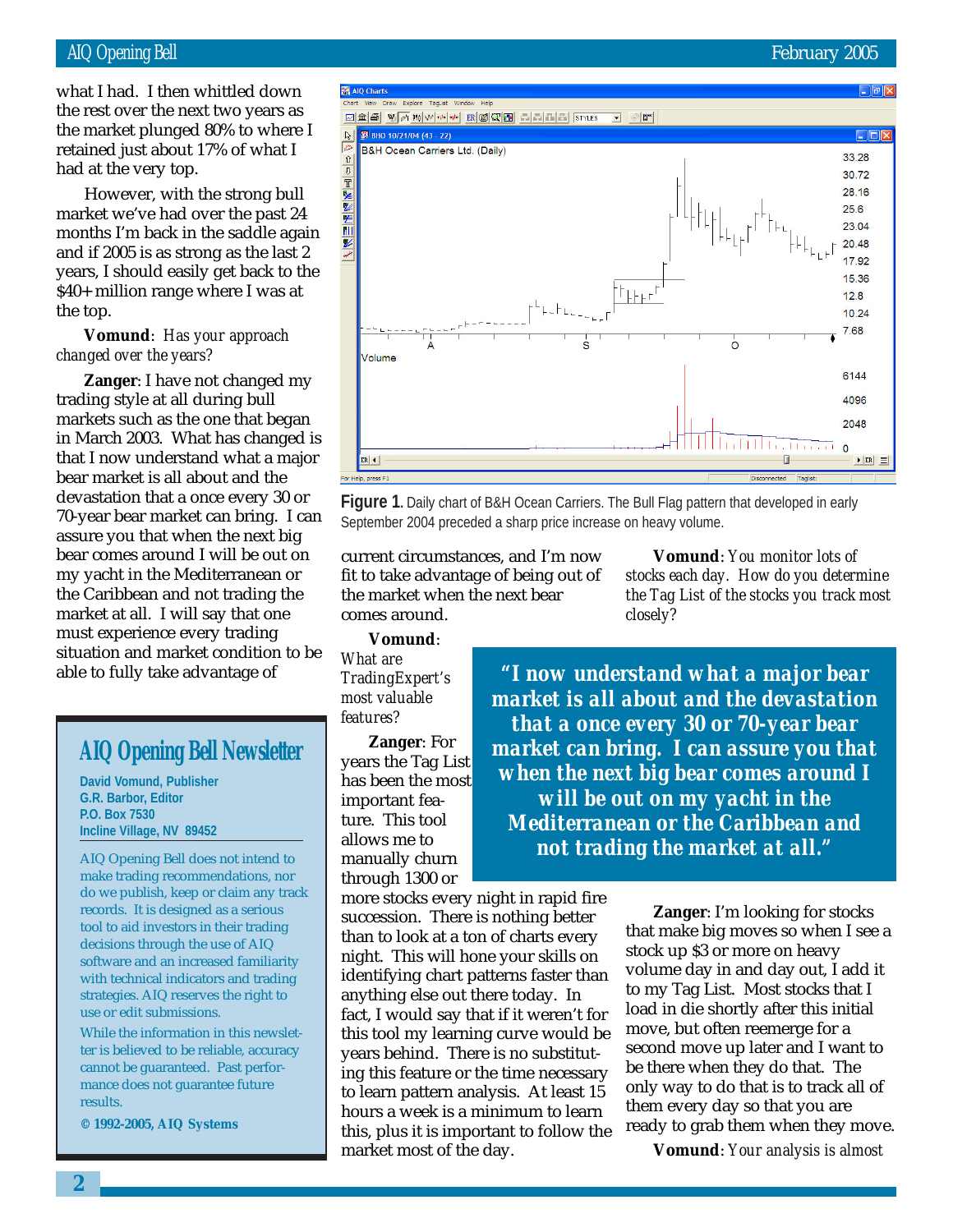# February 2005 **AIQ** Opening Bell

*completely dependent on price patterns. Can you explain why they are so important and why indicators play only a small role in your analysis?*

**Zanger**: It's more than just price patterns; it is the combination of patterns and price action of the stock during the day plus the strength of the groups that these stocks are in that makes my stock selections so powerful.

Indicators are lagging in nature so by the time they issue a buy or sell signal or tell you that a stock is weakening or strengthening the stock might have already moved 5 to 20%. This is way too late for me. You have to know the meaning of each daily bar combined with its volume to get in or out of a position at what can often turn out to be critical times.

**Vomund**: *What are some of your favorite price patterns?*

*"It is the combination of patterns and price action of the stock during the day plus the strength of the groups that these stocks are in that makes my stock selections so powerful."*

**Zanger**: One of my favorite patterns is the Bull Flag pattern. This is a continuation pattern and for the most part a stock has already broken out and has succeeded since the breakout. A Bull Flag occurs after a rapid and fairly extensive advance. After a nearly vertical move, the stock fluctuates sideways in a narrow range. The completion of the pattern occurs on a break above the consolidation, ideally on heavy volume. A good example of a Bull Flag is found in **Figure 1**.

**Vomund**: *You pick very high growth stocks. These stocks go up fast, but can fall even faster. Please tell us about how you protect the downside.*

**Zanger**: For me it's the behavior of the stock more than anything else. Also, how long the stock has moved

up and how far it has moved up from its base has a lot to do with getting out before it takes a big hit. When I get caught in a falling stock these days it's because my trade size is very large and the float is small

and it can take days to effectively get out before a stock gets whacked.

Travelzoo (TZOO) is a case in point. I owned 10% of the total outstanding float of this company back in August of 2004, which amounted to over

100,000 shares. This stock had a huge run from the mid \$60 area to over \$100 in just a few short weeks. I was selling shares all the way up

> and was not completely out when news hit the wire that the owner of this company just sold a meager 30 thousand shares of his holdings. This guy owned

80% of the company, which equates to over 10 million shares, so what's

30 thousand shares? Well the street went nuts and this stock tanked over \$12 in an hour and I was not completely out of it, so down I went selling with the other folks. I got tagged for \$12 on about 40,000 shares but still

made a huge chuck of money on the whole experience.

**Vomund**: *What market timing techniques do you use to determine the health of the market?*

**Zanger**: I use a lot of them, but the one I use most is the McClellan Summation Index. This works pretty good, but nothing works better than watching the charts set up on the leading stocks. This is by

*"The Tag List tool allows me to manually churn through 1300 or more stocks every night in rapid fire succession. There is nothing better than to look at a ton of charts every night. This will hone your skills on identifying chart patterns faster than anything else out there today."*

> far the most important timing mechanism out there today. That is because no market can rally unless stocks are set to move up from solid basing patterns.

> **Vomund**: *Can you give us some examples of your newsletter stock picks, including when and why they were bought and sold.*

**Zanger**: A good example of a stock that I've made lots of money on both long and short is Travelzoo Inc. (TZOO) in **Figure 2** (page 4). The down arrows represent buy points. The August buy came after a

*"Nothing works better (for market timing) than watching the charts set up on the leading stocks. This is by far the most important timing mechanism out there today. That is because no market can rally unless stocks are set to move up from solid basing patterns."*

> mini-Bull Flag pattern. TZOO more than doubled in price after then. In November and December it was hard to trade. A support trendline was broken in early January and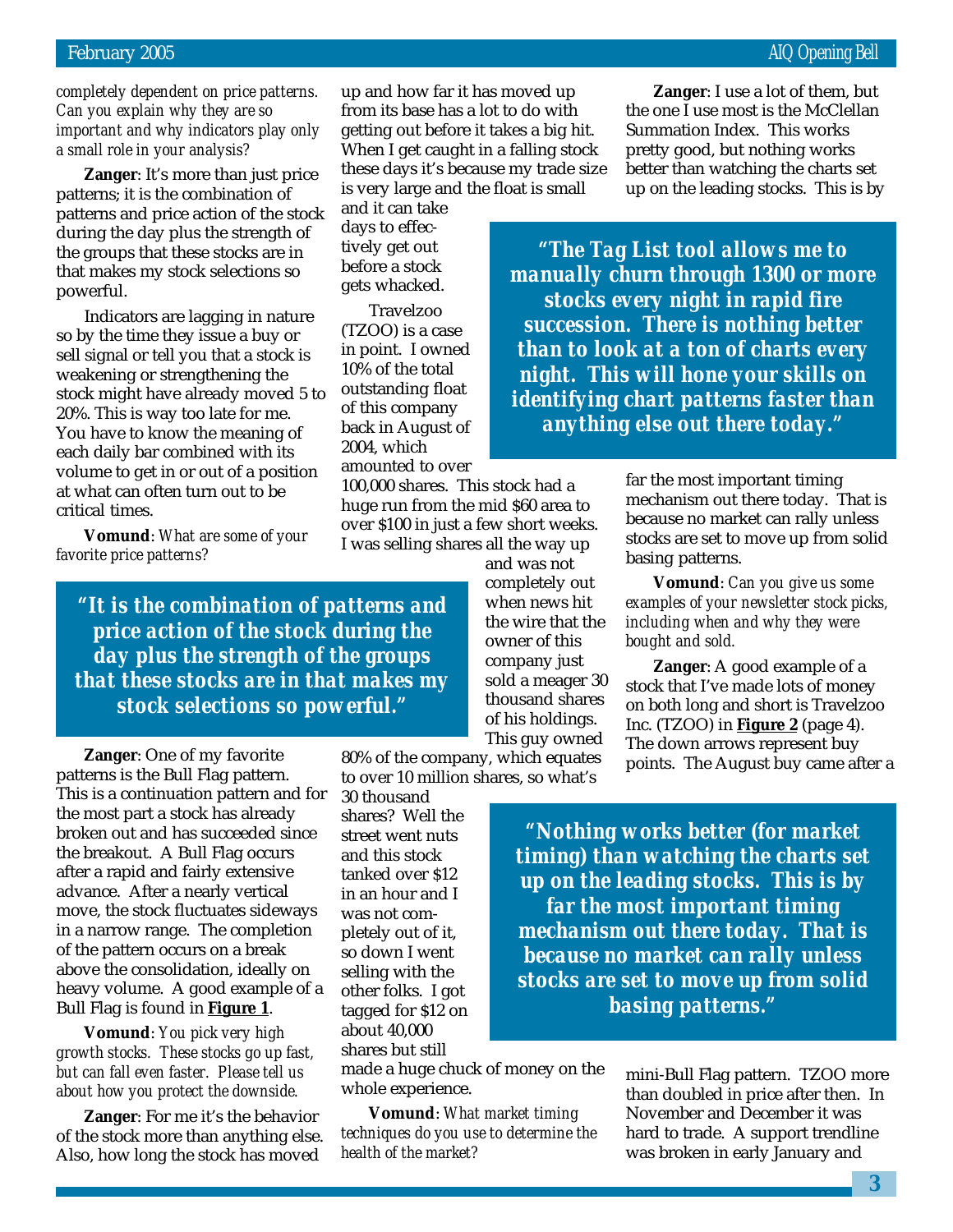# AIQ Opening Bell February 2005

then completed a Bear Flag in mid-January. TZOO was shorted below \$78 when its support trendline was broken.

In today's falling market environment it is also useful to show a stock like Research in Motion (RIMM) found in **Figure 3**. We bought this stock in November 2003 at \$22, but big moves can last only 8 to 20 months before they cave in. RIMM has topped out and currently looks like many other expired growth issues. Don't jump into a falling stock. A good rule is to never own a stock that is below a descending trendline.

**Vomund**: *Now that you've lived on both coasts, is it easier analyzing and trading stocks on East Coast time or West Coast time?*

**Zanger**: There is nothing better than trading on the East Coast. I used to have to go to bed around 9:00 pm on the West Coast, which meant coming home early from dinner parties. I had to get up at 5:00 or 5:30 am, get my coffee, turn on the monitors, and bone up on a few selected news items. I'm not a morning person.



**Figure 2.** Daily chart of Travelzoo Inc. Down arrows shown on chart signify buying points. Stock was shorted in mid-January following completion of Bear Flag pattern (drawn on chart).

Now that I'm on the East Coast nine months of the year, life is so much better. Now I can stay out till midnight and get up at 8 am and still have an hour and a half to get ready before the market opens. I even have time for a morning swim or jog, or maybe even head into South

Beach Florida where I live today and grab a Starbucks. Life for the trader is very good on the East Coast.

**Vomund**: *Thanks for sharing your thoughts with us.*

More information on Dan Zanger can be found at **www.chartpattern.com**.



**Figure 3.** Daily chart of Research In Motion Ltd. an example of a stock that peaked near the end of 2004 and is currently continuing to decline.

# **MARKET REVIEW**



he market fell three straight weeks in January, the first time that has happened since 1982. For the month, the market ien us<br>straight weeks is<br>lanuary, the firs<br>that has happen<br>1982. For the m<br>the S&P 500 fell 2.6% and the

Nasdaq Composite fell 5.23%. The Russell 2000, which has led the market higher over the last two years, fell 4.2%. Most of the damage came during the first three trading days of the month.

The S&P 500 fell right to the March 2004 high, which represented the high point of an eight-month consolidation. What was resistance became support as the S&P 500 bounced off that level during the last week of January.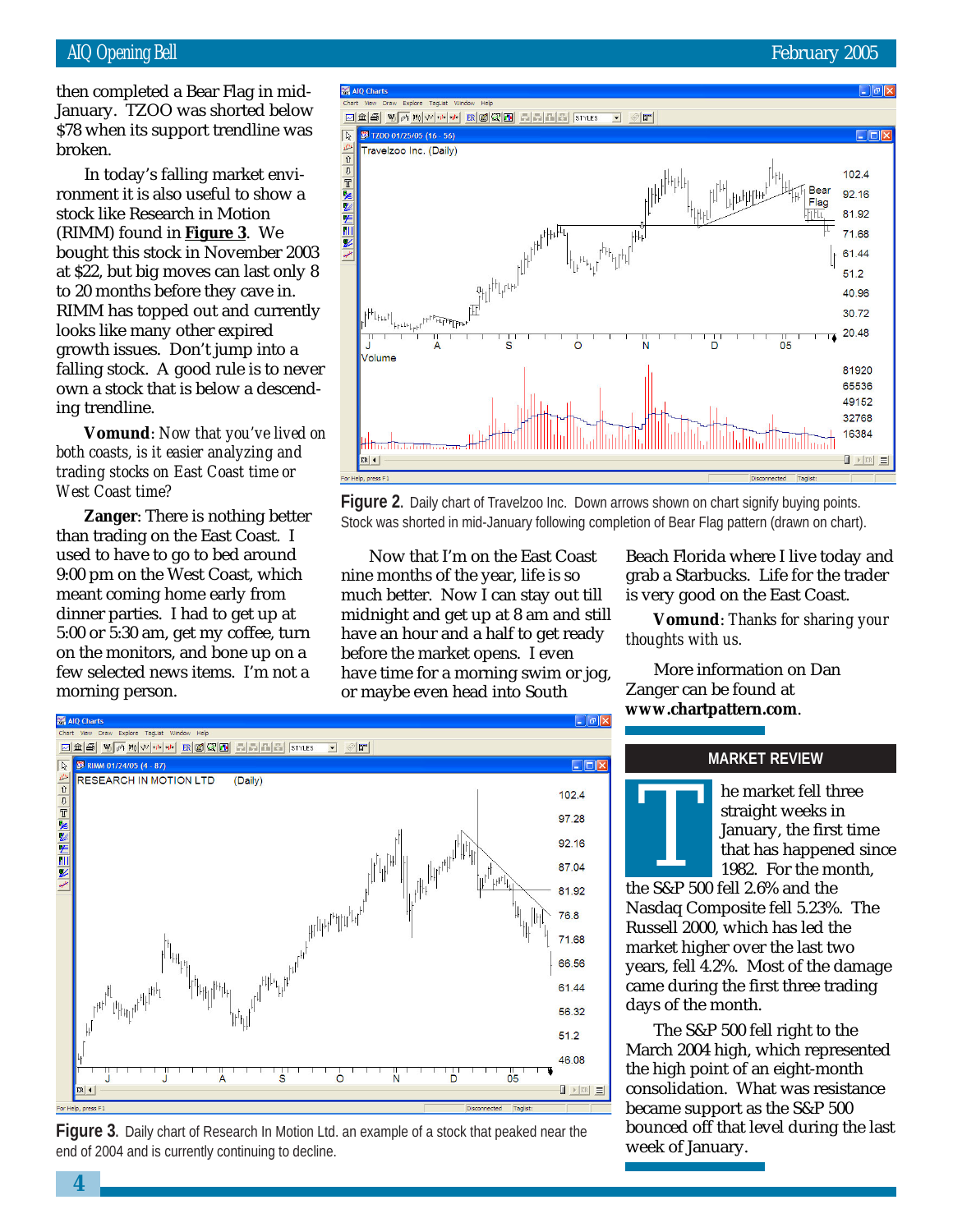# *Dogs of the OEX Value Strategy*

# **Try 'Dogs of the OEX' When Value Investing Outperforms Growth Investing**

# **By David Vomund**

hen President Bush cut the dividend tax rate, it made dividend-paying stocks more attrac-

tive. In past research, we found that dividend-paying stocks have less growth potential but they offer more stable returns. The dividend paying stocks shine during times when value investing is in favor. In this

popularity. Mutual funds were formed to follow that specific strategy. Its popularity waned in the late 1990s as growth investing became the rage. The Dogs of the Dow strategy is a value strategy so it underperformed badly at the height of the bubble. Since then, its Table 1. Dogs of the OEX<br>
cut the dividend tax follow that specific<br>
rate, it made<br>
strategy. Its popularity<br>
stocks more attrace as growth investing<br>
Nearly Returns<br>
Dogs S&P 500<br>
Stocks more attrace as growth investing<br>

*"This is how the Dogs of the OEX strategy works: On January 2 of each year, we purchase the 10 highest yielding stocks in the S&P 100 and hold them for an entire year, at which time a new list of high yielding stocks is purchased."*

article we'll update the "Dogs" strategy that we first presented in the March 1998 *Opening Bell*.

In the mid 1990s the Dogs of the Dow investing strategy gained great

performance relative to the S&P 500 has improved but the high yielding

# **Yearly Returns**

| Year     | Dogs<br>Return (%) | <b>S&amp;P 500</b><br>Return (%) |
|----------|--------------------|----------------------------------|
| 1995     | 32.65              | 37.58                            |
| 1996     | 16.23              | 22.96                            |
| 1997     | 27.34              | 33.36                            |
| 1998     | 4.77               | 28.58                            |
| 1999     | 4.72               | 21.04                            |
| 2000     | 9.35               | $-9.10$                          |
| 2001     | 19.40              | $-11.89$                         |
| 2002     | $-19.45$           | $-22.10$                         |
| 2003     | 33.89              | 28.69                            |
| 2004     | 7.89               | 10.88                            |
| $Avg. =$ | 13.68              | 14.00                            |
|          |                    |                                  |

stocks still haven't

responded as well to the tax cuts as many predicted.

The key to this strategy is that the stocks that are purchased are all

> high-yielding wellestablished stocks. The strategy buys those stocks in the Dow that have the highest yield and holds them for an

> > entire year. In the March 1998 *Opening Bell*, we took the concept of the Dogs of the Dow strategy and modified it to comprise a broader set of large-cap stocks. Our concern was that too

many people were following the Dogs of the Dow strategy and for that reason it would stop working. Since the strategy relies on choosing stocks with high yields, in our modified approach we picked the highest yielding stocks in the S&P 100 index (otherwise known as the OEX).

This is how the Dogs of the OEX strategy works: On January 2 of each year, we purchase the 10 highest yielding stocks in the S&P 100 and hold them for an entire year, at which time a new list of high yielding stocks is purchased.

**Table 1** shows the yearly returns of our Dogs of the OEX strategy. Dividends are included in these returns. Notice that the average yearly return for the Dogs of the OEX strategy is about the same as

# **Table 2. 2005 Dogs of the OEX**

| <b>Ticker</b> | <b>Stock Name</b>           | Yield |
|---------------|-----------------------------|-------|
| <b>SBC</b>    | <b>SBC Communications</b>   | 5.0   |
| GМ            | <b>General Motors</b>       | 4.9   |
| т             | American Tel & Teleg.       | 4.9   |
| MRK           | Merck & Co.                 | 47    |
| MO            | Altria                      | 47    |
| BMY           | <b>Bristol Myers Squibb</b> | 4.3   |
| SO            | Southern Co                 | 42    |
| AEP           | AFP                         | 4 በ   |
| V7            | Verizon Communication       | 3.8   |
| BAC           | <b>BankAmerica</b>          | 3.8   |
|               |                             |       |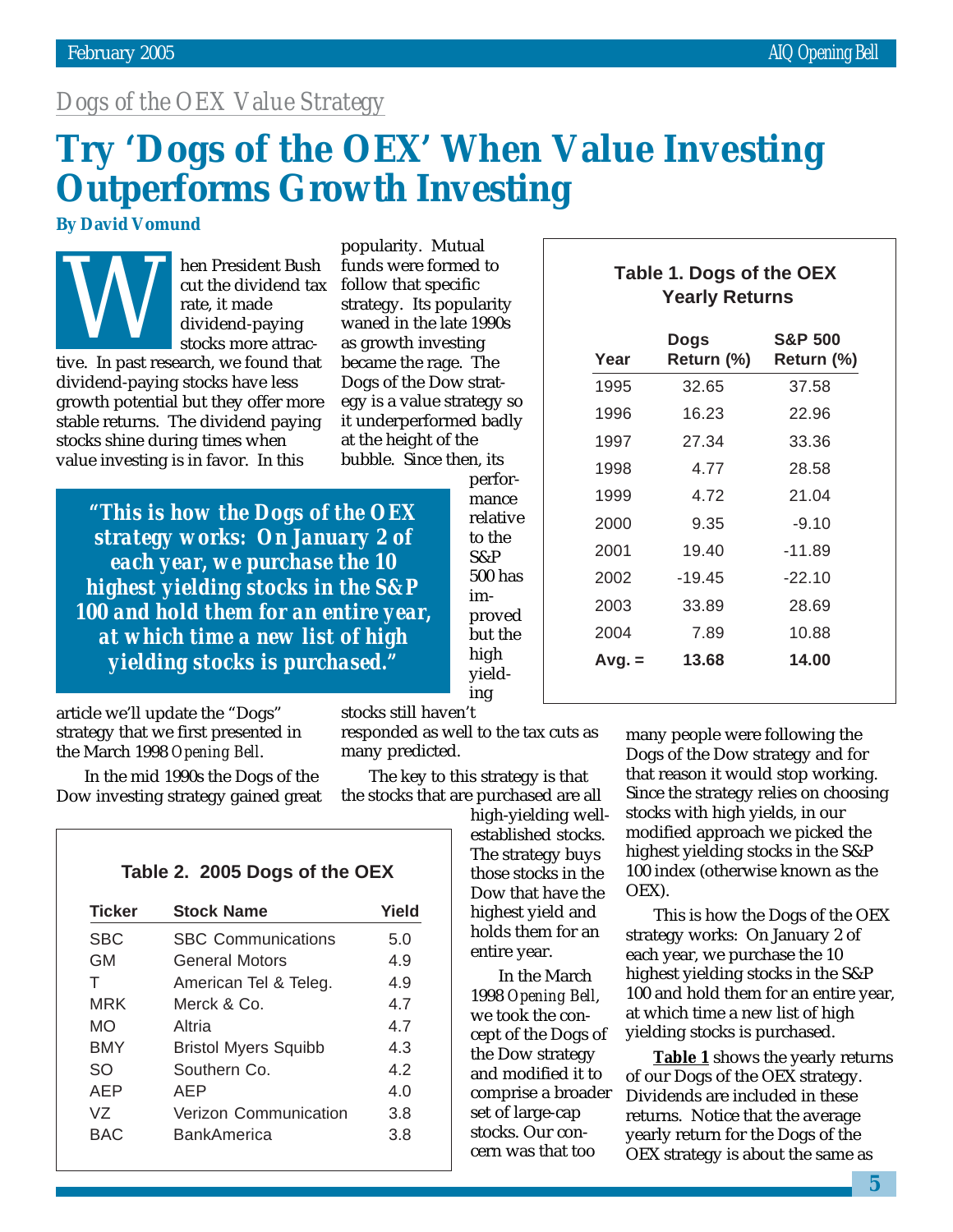# AIQ Opening Bell February 2005

and-hold approach. Over the 10the yearly return of the S&P 500. The return from the Dogs strategy, however, is more stable than a buyyear time period, there was only one down year.

Looking closely at the returns in Table 1, the Dogs strategy performed poorly in 1998 and 1999 when growth investing was in favor at the height of the bubble. During the 2000-02 bear market, value investing held up while the rest of the market fell hard.

A list of the stocks that make up the 2005 Dogs of the OEX is shown in **Table 2**. For this strategy, these stocks are held through the rest of this year.

I realize that holding stocks for an entire year is not a strategy that most AIQ users are interested in. The analysis is still helpful, however, as users may choose to analyze these stocks individually or buy a basket of these issues during times when value investing outperforms growth investing.

**Figure 1** shows the Nasdaq 100 index on the top of the chart and the Dogs stocks on the bottom of the chart. Notice during bullish periods, such as in late November, the growth stocks in the Nasdaq 100 tend to outperform. During bearish periods, however, the Dogs hold up better.

To find the 2005 Dogs of the OEX stocks, we downloaded an AIQ list of the Nasdaq 100 stocks from AIQ's web site at www.aiqsystems.com. To get the yield for each S&P 100 stock, we used AIQ's Fundamental Module on the first trading day of the year and retrieved yield information for each stock. This information was sorted from highest to lowest. You can't retrieve historical funda-

**S&P 500 Changes**

There are no S&P 500 changes this month.



**Figure 1.** Comparison of Dogs of the OEX (lower chart) and Nasdaq 100 (upper chart). Charts show daily price data for three-month period, mid Oct. 2004 to late Jan. 2005.

mental information so it is important to run this function on the first trading day of the year.

At the beginning of each year, we'll update the performance of the Dogs of the OEX strategy. In an

upcoming issue we'll cover a strategy that switches between growth and value stocks by trading two Exchange Traded Funds.

# **STOCK DATA MAINTENANCE**

# **The following table shows stock splits and other changes:**

| <b>Stock</b>                | <b>Ticker</b> | <b>Split</b> | <b>Approx. Date</b> |
|-----------------------------|---------------|--------------|---------------------|
| <b>Wolverine World Wide</b> | <b>WWW</b>    | 3:2          | 02/02/05            |
| <b>Micros Systems</b>       | <b>MCRS</b>   | 2:1          | 02/02/05            |
| Matria Healthcare           | <b>MATR</b>   | 3:2          | 02/07/05            |
| <b>Fast Set Research</b>    | <b>FDS</b>    | 3:2          | 02/07/05            |
| Tarragon Corp.              | <b>TARR</b>   | 3:2          | 02/11/05            |
| <b>Bio-Logic Systems</b>    | <b>BLSC</b>   | 3:2          | 02/14/05            |
| <b>World Fuel Srvcs.</b>    | <b>INT</b>    | 2:1          | 02/16/05            |
| eBay Inc.                   | <b>EBAY</b>   | 2:1          | 02/17/05            |
| <b>TALX Corp</b>            | <b>TALX</b>   | 3:2          | 02/18/05            |
| Interchange Fin'l           | <b>IFCJ</b>   | 3:2          | 02/21/05            |
| Chico's FAS Inc.            | <b>CHS</b>    | 2:1          | 02/23/05            |

# **Trading Suspended:**

First National Bankshares of Florida (FLB); Peoplesoft (PSFT);

Stelmar Shipping Ltd. (SJH); TransTechnology Corp (TT)

## **Name Changes:**

Ivanhoe Mines Ltd. (HUGO) to Ivanhoe Mines Ltd. (IVN) Z-Tel Tech. (ZTEL) to Trinsic Inc. (TRIN)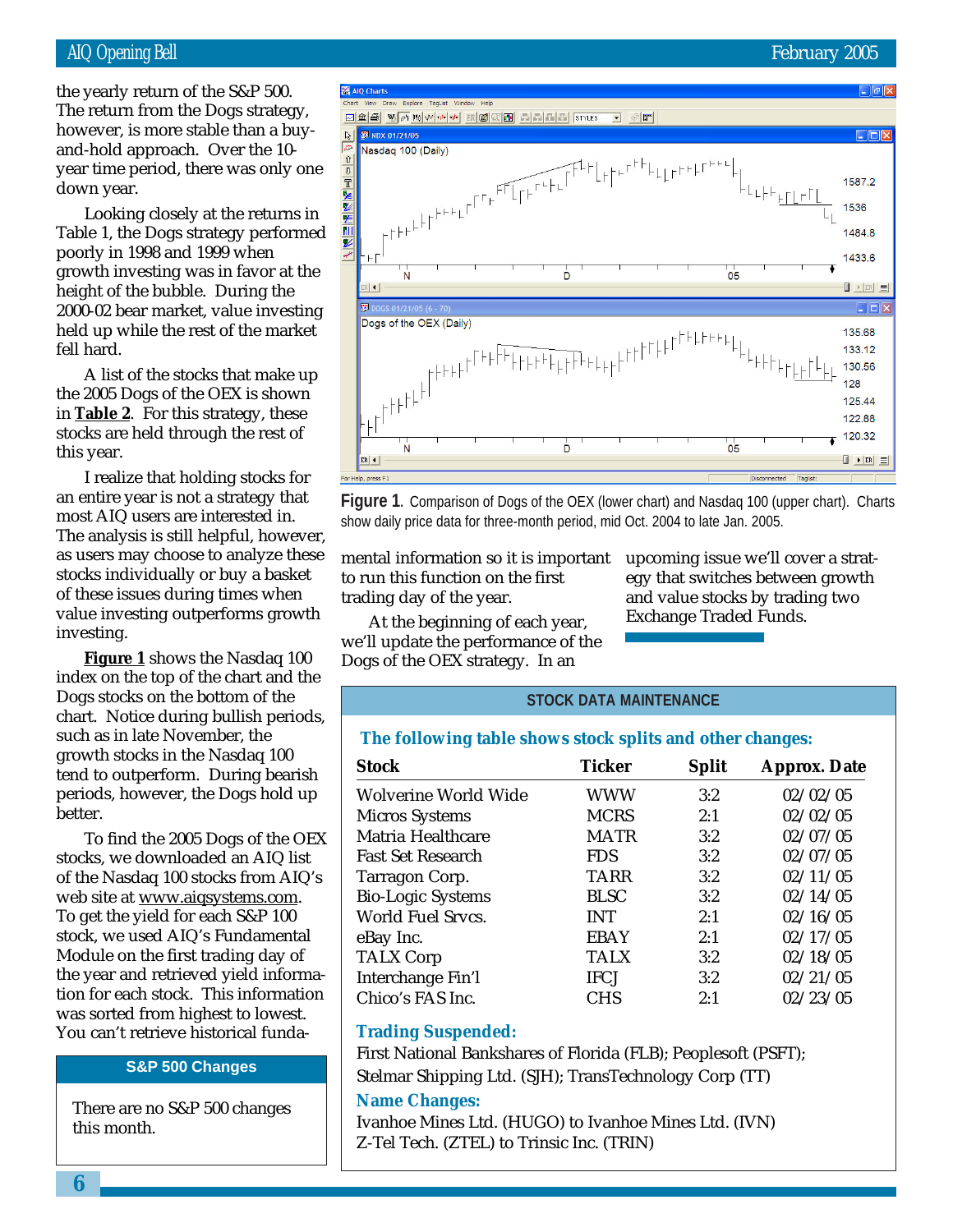# AIQ one-day seminars only \$288

# Share a day with Steve Palmquist and David Vomund

David and Steve will show seminar attendees a variety of ways to make money in the market with AIQ TradingExpert Pro. Attendees will see specific trading systems being used by full-time traders in the current market, as well as see how the systems were developed and tested on the AIQ tools. This is a fantastic opportunity to learn from two experienced AIQ users who actively participate in the market everyday.

# Agenda includes:

- Trading with the Market
- Hidden Tools in AIQ
- ETF Trading

# First 2 dates already set. Limited seating sign-up now.

# Sunday February 6, 2005

Holiday Inn Select Orlando International Airport, 5750 T. G. Lee Blvd. Orlando FL 32822

**ONLY \$288 SIGN UP NOW CALL** 1-800-332-2999.



Complimentary airport shuttle from airport to hotel.

Sleeping room rate is \$89 per night. Call 800-206-2747 and mention AIQ Systems Educational Seminar to get the special rate.

# **20, 2005**

Holiday Inn Los Angeles International Airport. 9901 La Cienega Blvd. Los Angeles CA 90045.

**ONLY \$288 SIGN UP NOW CALL** 1-800-332-2999.



Complimentary shuttle service is available from airport to hotel.

Sleeping room rate is \$89 per night. Call 310-649-5151 and mention AIQ Systems Educational Seminar to get the special rate. Please make reservations by 3-4-2005. Parking is \$5 for event attendees. Parking is \$9.90 for overnight guests.